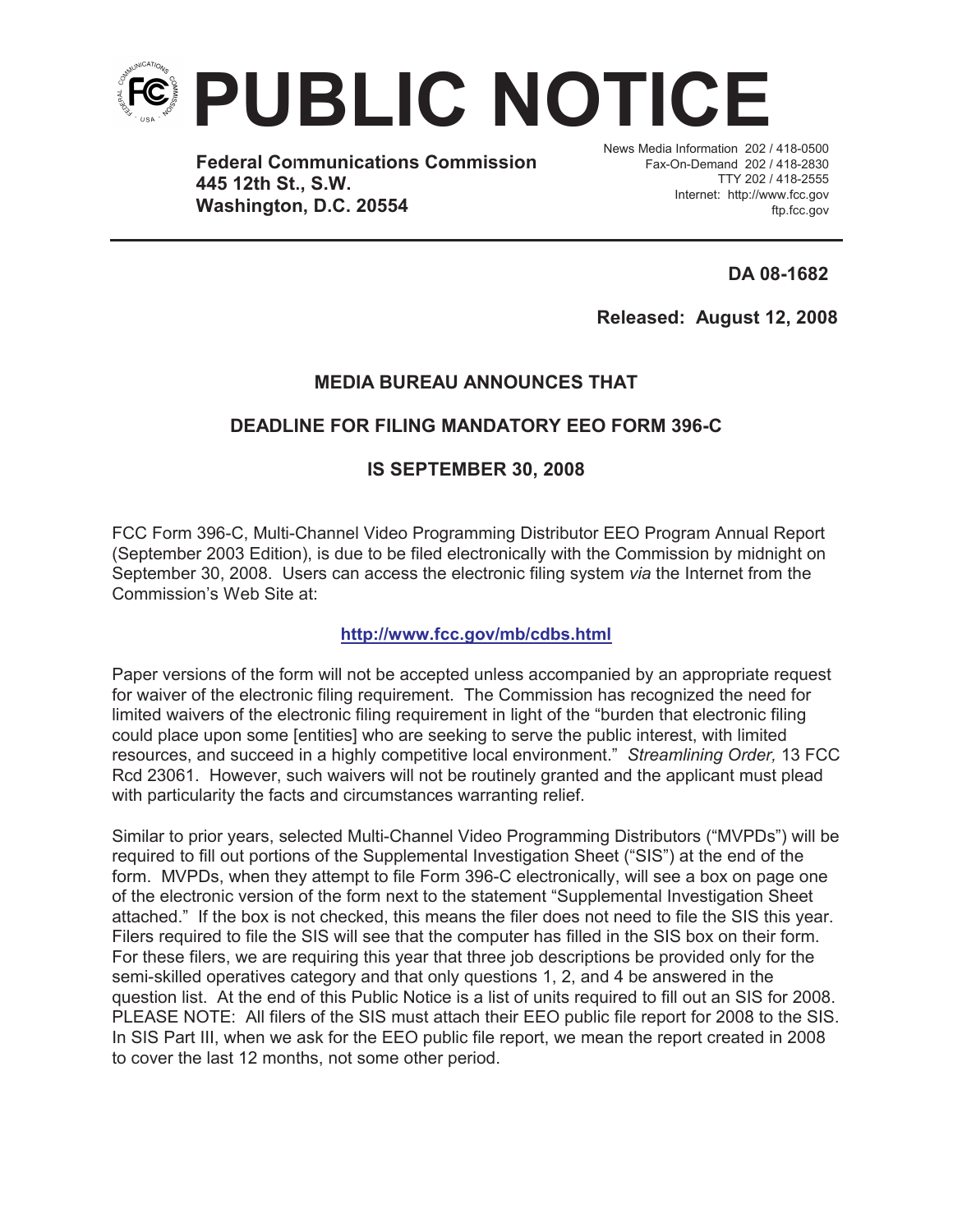As with other electronic forms, filers may fill out part or all of the form and press "save" to save what they have filled out. "Saving" does not file the form but it does keep what has been entered in the filer's form so that the filer may return to the form later and complete it by the due date. When a filer is ready to file a form, filers need to press the "validate" button. Forms can be filed only if their status is "valid." Pressing "save" at this point cancels the valid status. In order to actually file a form, the form must be in "valid" status and filers must press the "File Form" button and complete the filing process. The form may be printed at any stage while it is being filled out.

Instructions for use of the electronic filing system are available in the CDBS User's Guide, which can be accessed from the electronic filing web site. Special attention should be given to the details of the applicant account registration function and form filing function. Failure to follow the procedures in the User's Guide may result in a form's being dismissed, returned, or not considered as officially filed.

For technical assistance using the system or to report problems, please contact the CDBS Help Desk at (202) 418-2MMB. To request additional information concerning Form 396-C, please call the EEO staff at (202) 418-1450.

News Media Contact: Clyde Ensslin 202-418-0506. Media Bureau Contacts: Lewis Pulley 202-418-1450.

### **FCC NOTICE REQUIRED BY THE PAPERWORK REDUCTION ACT**

As required by the Paperwork Reduction Act of 1995 (44 U.S.C. § 3507) ("PRA"), the FCC is notifying the public that it has approval from the Office of Management and Budget (OMB), granted on May 15, 2007, for the information collection contained herein pursuant to the PRA. The OMB Control Number for the FCC Form 396-C is 3060-1033. The annual reporting burdens for this collection of information, including the time for reviewing instructions, searching existing data sources, gathering and maintaining the required data and completing and reviewing the collection of information, are estimated to be: 2,200 respondents, 10 minutes to 2.5 hours per response per annum, for a total annual burden of 3,187 hours; no annual costs. If you have any comments on this burden estimate, or how we can improve the collection and reduce the burden it causes you, please write to Cathy Williams, Federal Communications Commission, Room 1-C823, 445 12th Street, SW, Washington, DC, 20554. Please include the OMB Control Number: 3060-1033, in your correspondence. We will also accept your comments regarding the PRA aspects of this collection via the Internet if you send them to Cathy.Williams@fcc.gov or call (202) 418-2918. Under 5 CFR § 1320, an agency may not conduct or sponsor a collection of information unless it displays a current valid control number. No person shall be subject to any penalty for failing to comply with a collection of information subject to the PRA that does not display a valid control number. The OMB Control Number for this collection is 3060-1033.

#### **THE FOREGOING NOTICE IS REQUIRED BY THE PAPERWORK REDUCTION ACT OF 1995, PUBLIC LAW 104-13, OCTOBER 1, 1995, 44 U.S.C.** § **3507.**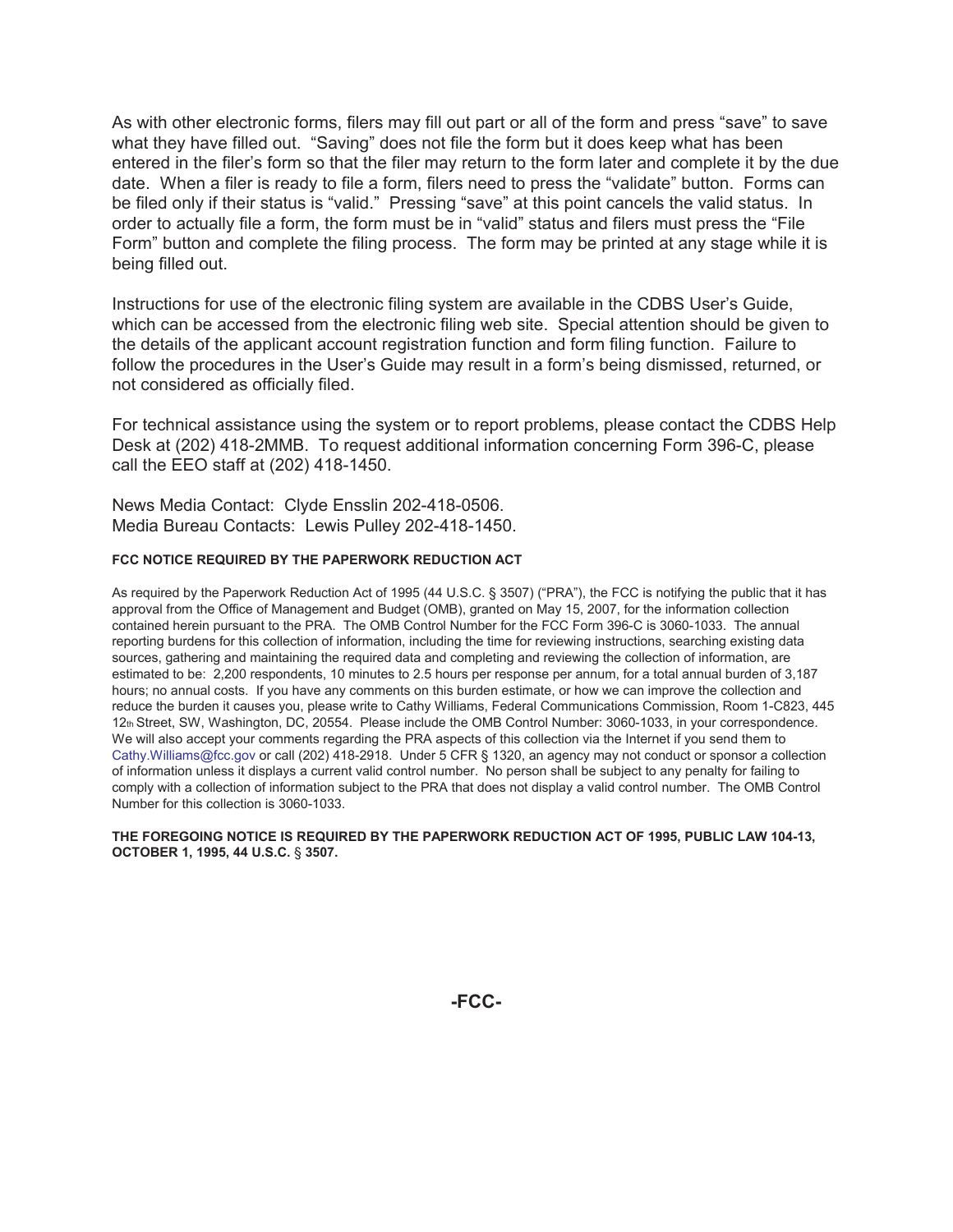| Emp Unit<br>ID | Mso/Opr Name                             | County                    | <b>State</b> |
|----------------|------------------------------------------|---------------------------|--------------|
|                | 1545 ADAMS CATV INC                      | LACKAWANNA                | PA           |
|                | 941 ADELPHIA COMMUNICATION CORPORATION   | <b>FREDERICK</b>          | MD           |
|                | 1650 ADELPHIA COMMUNICATIONS CORPORATION | <b>ADAMS</b>              | PA           |
|                | 2484 ADELPHIA COMMUNICATIONS CORPORATION | PITTSYLVANIA COUNTY       | VA           |
|                | 11863 ALLEGIANCE COMMUNICATIONS, LLC     | <b>DALLAM</b>             | <b>TX</b>    |
|                | 12127 ALLEGIANCE COMMUNICATIONS, LLC     | <b>GEARY</b>              | <b>KS</b>    |
|                | 12128 ALLEGIANCE COMMUNICATIONS, LLC     | <b>POTTAWATOMIE</b>       | OK           |
|                | 11 ANTIETAM CABLE TELEVISION, INC.       | <b>WASHINGTON COUNTY</b>  | <b>MD</b>    |
|                | 4815 ARMSTRONG UTILITIES INC.            | <b>LINCOLN</b>            | <b>WV</b>    |
|                | 12132 ASTOUND BROADBAND, LLC             | <b>SAN MATEO</b>          | CA           |
|                | 2511 ATLANTIC BROADBAND                  | AIKEN COUNTY              | <b>SC</b>    |
|                | 12090 BAJA BROADBAND                     | WASHINGTON                | UT           |
|                | 990455 BAJA BROADBAND                    | MECKLENBURG               | <b>NC</b>    |
|                | 990288 BRESNAN COMMUNICATIONS            | <b>WESTCHESTER</b>        | <b>NY</b>    |
|                | 687 CABLE MONTANA, LLC                   | YELLOWSTONE COUNTY        | MT           |
|                | 990100 CABLE ONE, INC                    | MARICOPA COUNTY           | AZ           |
|                | 1408 CABLE ONE, INC.                     | <b>HARRISON COUNTY</b>    | <b>MS</b>    |
|                | 2071 CABLE ONE, INC.                     | <b>KAY COUNTY</b>         | OK           |
|                | 4313 CABLE ONE, INC.                     | JASPER COUNTY             | <b>MO</b>    |
|                | 5476 CABLE ONE, INC.                     | <b>CASS COUNTY</b>        | <b>ND</b>    |
|                | 9978 CABLE ONE, INC.                     | MOORE COUNTY              | <b>TX</b>    |
|                | 12014 CABLEVISION OF MARION COUNTY       | <b>MARION COUNTY</b>      | FL.          |
|                | 990166 CABLEVISION SYSTEMS CORP          | NASSAU COUNTY             | NY           |
|                | 2220 CALIFORNIA OREGON BROADCASTNG, INC. | <b>CROOK COUNTY</b>       | <b>OR</b>    |
|                | 537 CHARTER COMMUNICATIONS               | <b>OLMSTEAD</b>           | <b>MN</b>    |
| 605            | <b>CHARTER COMMUNICATIONS</b>            | <b>NASH</b>               | <b>NC</b>    |
|                | 1183 CHARTER COMMUNICATIONS              | <b>BAY</b>                | MI           |
|                | 1289 CHARTER COMMUNICATIONS              | <b>ST. TAMMANY PARISH</b> | LA           |
|                | 1961 CHARTER COMMUNICATIONS              | <b>GWINNETT</b>           | GA           |
|                | 2449 CHARTER COMMUNICATIONS              | <b>BRADLEY</b>            | <b>TN</b>    |
|                | 2533 CHARTER COMMUNICATIONS              | <b>ST. TAMMANY PARISH</b> | LA           |
|                | 2562 CHARTER COMMUNICATIONS              | <b>DOUGLAS</b>            | <b>NV</b>    |
|                | 4006 CHARTER COMMUNICATIONS              | <b>WASHOE</b>             | <b>NV</b>    |
|                | 4615 CHARTER COMMUNICATIONS              | <b>GRAND TRAVERSE</b>     | MI           |
|                | 5199 CHARTER COMMUNICATIONS              | <b>GREENVILLE</b>         | <b>SC</b>    |
|                | 11956 CHESNEE COMMUNICATIONS, INC.       | <b>SPARTANBURG</b>        | SC           |
|                | 1483 CITY OF SAN BRUNO                   | <b>SAN MATEO COUNTY</b>   | CA           |
| 11830          | <b>CMA COMMUNICATIONS</b>                | <b>DALLAS</b>             | <b>TX</b>    |
| 3691           | COAXIAL CABLE TELEVISION CORPORATION     | <b>ERIE</b>               | PA           |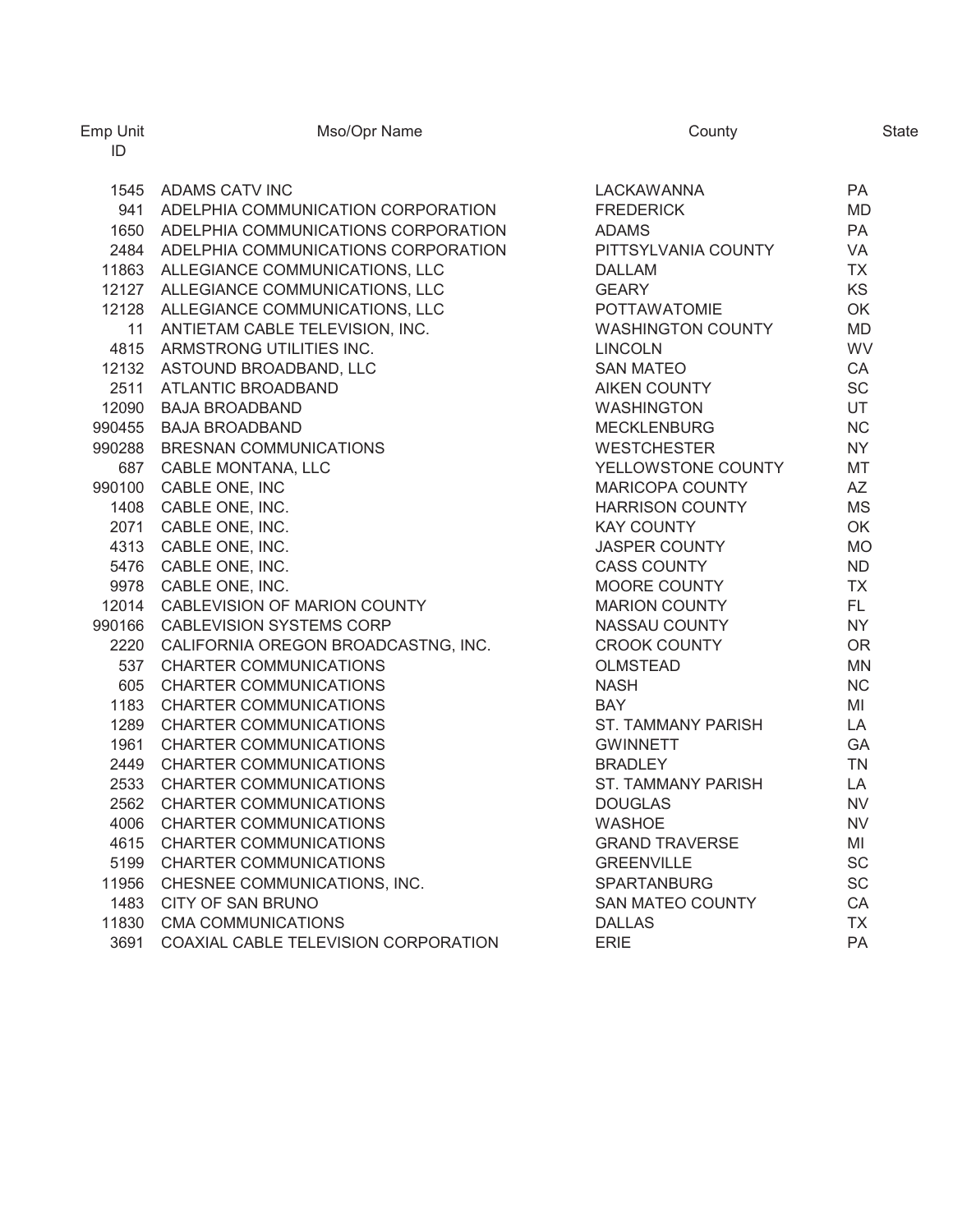| 2472   | <b>COMCAST</b>                          | <b>RUTLAND</b>           | VT        |
|--------|-----------------------------------------|--------------------------|-----------|
| 2474   | <b>COMCAST</b>                          | <b>CHITTENDEN</b>        | <b>VT</b> |
| 5514   | <b>COMCAST</b>                          | <b>MONTGOMERY</b>        | PA        |
| 8017   | <b>COMCAST</b>                          | ROCKINGHAM               | <b>NH</b> |
| 9933   | <b>COMCAST</b>                          | <b>ESSEX</b>             | MA        |
| 12063  | COMCAST                                 | ARAPAHOE                 | CO        |
| 12122  | COMCAST                                 | <b>ENFIELD</b>           | <b>CT</b> |
| 990023 | <b>COMCAST</b>                          | PHILADELPHIA             | PA        |
| 305    | COMCAST CABLE COMMUNICATIONS            | PALM BEACH               | FL.       |
| 1130   | COMCAST CABLE COMMUNICATIONS            | <b>MOBILE</b>            | <b>AL</b> |
| 1639   | COMCAST CABLE COMMUNICATIONS            | <b>LANE</b>              | <b>OR</b> |
| 11598  | COMCAST CABLE COMMUNICATIONS            | <b>KING</b>              | <b>WA</b> |
| 11679  | COMCAST CABLE COMMUNICATIONS            | LINDON UTAH COUNTY       | UT        |
| 11896  | COMCAST CABLE COMMUNICATIONS            | NORTH SANTA BARBARA      | CA        |
| 12110  | COMCAST CABLE COMMUNICATIONS            | EL PASO                  | CO        |
| 12111  | COMCAST CABLE COMMUNICATIONS            | EL PASO                  | CO        |
|        | 12112 COMCAST CABLE COMMUNICATIONS      | <b>DENVER</b>            | CO        |
| 990493 | COMCAST CABLE COMMUNICATIONS            | <b>PALM BEACH</b>        | FL.       |
| 1555   | COMCAST CABLE COMMUNICATIONS, INC.      | BERKS COUNTY             | PA        |
| 2337   | COMCAST CABLE COMMUNICATIONS, INC.      | FREDERICK COUNTY         | VA        |
| 6260   | COMCAST CABLE COMMUNICATIONS, INC.      | PRINCE GEORGE'S COUNTY   | <b>MD</b> |
| 7624   | COMCAST CABLE COMMUNICATIONS, INC.      | SPOTSYLVANIA COUNTY      | VA        |
| 11916  | <b>COMCAST CABLE CORP</b>               | <b>SAN FRANCISCO</b>     | CA        |
| 12155  | <b>COMCAST CABLE CORP</b>               |                          | VT        |
|        | COMCAST CABLE CORP.                     | CHITTENDEN COUNTY        | <b>TX</b> |
| 12114  |                                         | HARRIS COUNTY            |           |
| 2993   | COMCAST CABLE, LLC                      | <b>MARION COUNTY</b>     | IN        |
| 5094   | COMCAST CABLE, LLC                      | <b>JACKSON COUNTY</b>    | <b>MO</b> |
| 8577   | COMCAST CABLE, LLC                      | WAYNE COUNTY             | MI        |
| 11566  | COMCAST CABLE, LLC                      | DUPAGE COUNTY            | IL.       |
| 11605  | COMCAST CABLE, LLC                      | MACOMB COUNTY            | MI        |
| 12116  | COMCAST CABLE, LLC                      | <b>HENNEPIN COUNTY</b>   | <b>MN</b> |
|        | 12117 COMCAST CABLE, LLC                | <b>HENNEPIN COUNTY</b>   | <b>MN</b> |
| 12118  | COMCAST CABLE, LLC                      | WAYNE COUNTY             | MI        |
| 12119  | COMCAST CABLE, LLC                      | <b>HAMILTON COUNTY</b>   | IN        |
| 12120  | COMCAST CABLE, LLC                      | <b>DUPAGE COUNTY</b>     | IL        |
| 11589  | <b>COMCAST CORPORATION</b>              | KING COUNTY              | <b>WA</b> |
| 7584   | COMMUNICATIONS 1 CABLEVISION, INC       | <b>HANCOCK</b>           | IA        |
| 10163  | COMMUNITY ANTENNA SERVICE, INC.         | <b>PARKERSBURG</b>       | <b>WV</b> |
| 9375   | COOSA CABLE CO., INC                    | <b>ST CLAIR</b>          | AL        |
| 9504   | <b>COUNTRY CABLEVISION</b>              | YANCEY COUNTY            | <b>NC</b> |
| 6282   | COX COMMUNICATIONS INC                  | <b>DOUGLAS COUNTY</b>    | <b>NE</b> |
| 6445   | COX COMMUNICATIONS, INC.                | <b>KENT COUNTY</b>       | <b>RI</b> |
| 6922   | COX COMMUNICATIONS, INC.                | PIMA COUNTY              | AZ        |
| 10873  | CRYSTAL COMMUNICATIONS, INC.            | <b>BLUE EARTH</b>        | <b>MN</b> |
| 12105  | DIGITALBRIDGE COMMUNICATIONS CORP.      | TWIN FALLS COUNTY        | ID        |
| 12106  | DIGITALBRIDGE COMMUNICATIONS CORP.      | <b>BONNEVILLE COUNTY</b> | ID        |
| 12041  | EAGLE COMMUNICATIONS, INC.              | <b>DICKENSON</b>         | <b>KS</b> |
| 10705  | FIRST COMMONWEALTH CABLEVISION, LTD     | <b>MIDDLESEX</b>         | VA        |
| 8645   | <b>GANS MULTIMEDIA PARTNERSHIP</b>      | ST. MARYS                | MD        |
| 11218  | HIAWATHA BROADBAND COMMUNICATIONS, INC. | <b>WINONA</b>            | <b>MN</b> |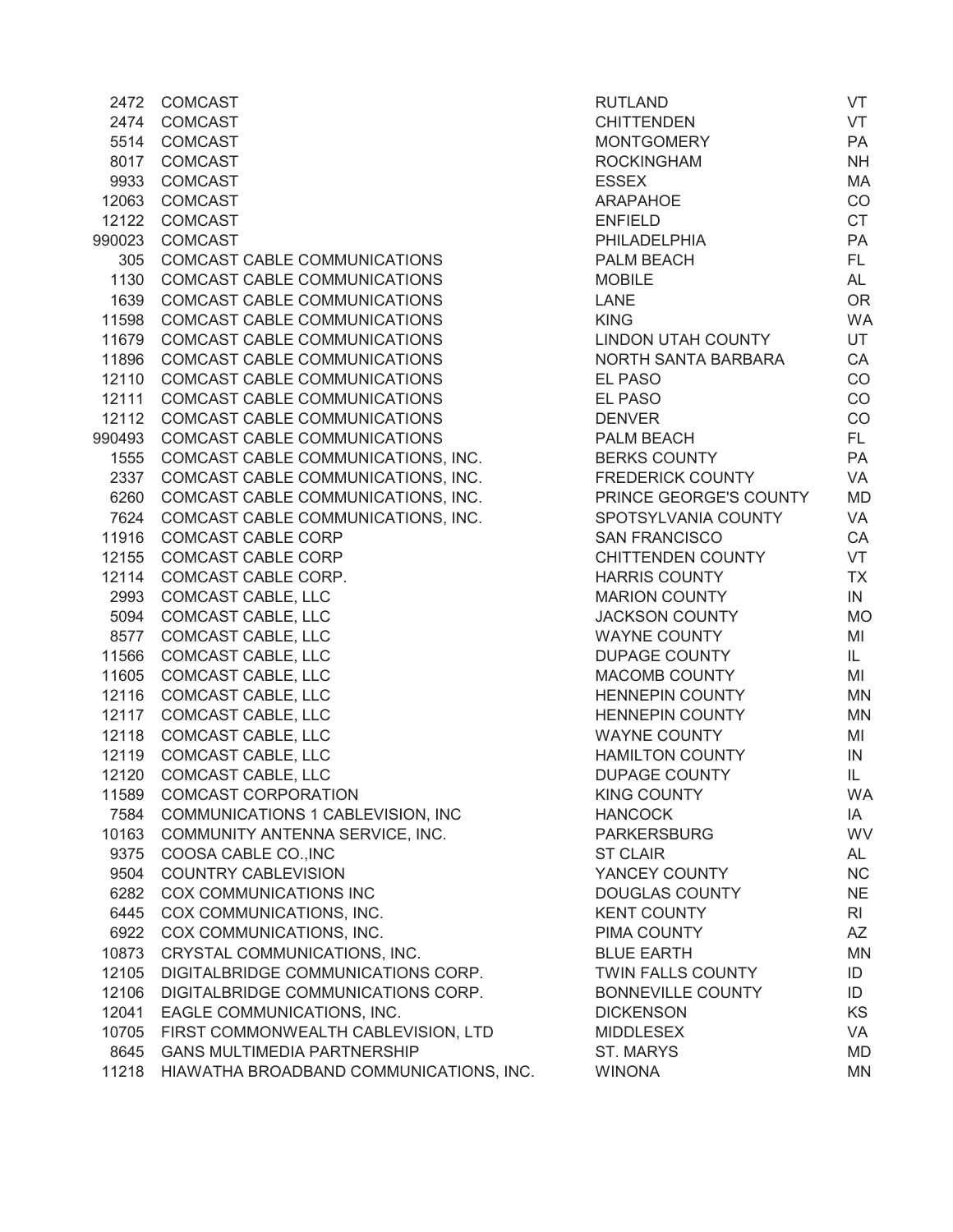| 3770   | INSIGHT COMMUNICATIONS               | <b>CHAMPAIGN</b>         | IL        |
|--------|--------------------------------------|--------------------------|-----------|
| 9536   | <b>INSIGHT COMMUNICATIONS</b>        | <b>COOK</b>              | IL.       |
| 990317 | INSIGHT COMMUNICATIONS               | <b>NEW YORK</b>          | <b>NY</b> |
| 1726   | IRVINE COMMUNITY TELEVISION, INC     | <b>ESTILL</b>            | KY        |
| 650936 | JACKSON ENERGY AUTHORITY             | <b>MADISON</b>           | <b>TN</b> |
| 1628   | JAMES CABLE PARTNERS, LP             | ALACHUA COUNTY           | FL.       |
| 5491   | JAMES CABLE PARTNERS, LP             | <b>CLAIBORNE COUNTY</b>  | <b>TN</b> |
| 990368 | JAMES CABLE PARTNERS, LP             | OAKLAND COUNTY           | MI        |
| 10690  | MAINSTREET COMMUNICATIONS LLC        | <b>STEARNS</b>           | <b>MN</b> |
| 12086  | MARGARET PIESCHEL                    | <b>LINCOLN</b>           | <b>NM</b> |
| 12088  | <b>MARGARET PIESCHEL</b>             | <b>ELKO</b>              | <b>NV</b> |
| 11303  | MEDIACOM COMMUNICATIONS CORPORATION  | <b>BALDWIN</b>           | AL        |
| 11457  | MEDIACOM COMMUNICATIONS CORPORATION  | <b>POLK</b>              | IA        |
| MN0036 | MEDIACOM COMMUNICATIONS CORPORATION  | ST. LOUIS COUNTY         | <b>MN</b> |
| 265    | NORTHLAND COMMUNICATIONS CORPORATION | <b>LIMESTONE COUNTY</b>  | <b>TX</b> |
| 1334   | NORTHLAND COMMUNICATIONS CORPORATION | <b>BURNET COUNTY</b>     | <b>TX</b> |
| 2493   | NORTHLAND COMMUNICATIONS CORPORATION | <b>GRANT COUNTY</b>      | <b>WA</b> |
| 4091   | NORTHLAND COMMUNICATIONS CORPORATION | <b>BULLOCH COUNTY</b>    | GA        |
| 4439   | NORTHLAND COMMUNICATIONS CORPORATION | SISKIYOU COUNTY          | CA        |
| 6167   | NORTHLAND COMMUNICATIONS CORPORATION | MONTGOMERY COUNTY        | <b>TX</b> |
| 10580  | NORTHWEST IOWA TELEPHONE             | <b>WOODBURY</b>          | IA        |
| 10614  | ORBITEL COMMUNICATIONS, L.L.C.       | PINAL COUNTY             | AZ        |
| 431    | QWEST BROADBAND SERVICES INC.        | <b>DENVER</b>            | CO        |
| 12045  | RAPID COMMUNICATIONS LLC             | <b>SWAIN</b>             | NC        |
| 10805  | RUNESTONE TELEPHONE ASSOCIATION      | <b>GRANT</b>             | <b>MN</b> |
| 4862   | SERVICE ELECTRIC CABLEVISION, INC.   | <b>BERKS</b>             | PA        |
| 10351  | SIGECOM, LLC                         | VANDERBURGH COUNTY       | IN        |
| 1400   | SJOBERG'S INC.                       | PENNINGTON COUNTY        | <b>MN</b> |
| 4232   | STANDARD TOBACCO CO. INC.            | <b>MASON COUNTY</b>      | KY        |
| 11981  | SUDDENLINK COMMUNICATION             | <b>WILLIAMSON COUNTY</b> | <b>TX</b> |
| 4628   | SUDDENLINK COMMUNICATIONS            | <b>EUREKA</b>            | CA        |
| 11973  | SUDDENLINK COMMUNICATIONS            | SMITH COUNTY             | <b>TX</b> |
| 11980  | SUDDENLINK COMMUNICATIONS            | <b>BRAZOS COUNTY</b>     | <b>TX</b> |
| 11982  | SUDDENLINK COMMUNICATIONS            | <b>CLARK COUNTY</b>      | <b>AR</b> |
| 11983  | SUDDENLINK COMMUNICATIONS            | UNION COUNTY             | <b>AR</b> |
|        | 11984 SUDDENLINK COMMUNICATIONS      | POPE COUNTY              | <b>AR</b> |
| 11985  | SUDDENLINK COMMUNICATIONS            | <b>BAXTER COUNTY</b>     | AR        |
| 11986  | SUDDENLINK COMMUNICATIONS            | <b>CRAIGHEAD COUNTY</b>  | AR        |
| 11987  | SUDDENLINK COMMUNICATIONS            | <b>FAULKNER COUNTY</b>   | <b>AR</b> |
| 11988  | SUDDENLINK COMMUNICATIONS            | <b>TANEY COUNTY</b>      | <b>MO</b> |
| 11989  | SUDDENLINK COMMUNICATIONS            | <b>CALCASIEU PARISH</b>  | LA        |
| 11990  | SUDDENLINK COMMUNICATIONS            | <b>RAPIDES PARISH</b>    | LA        |
| 11992  | SUDDENLINK COMMUNICATIONS            | <b>BOSSIER PARISH</b>    | LA        |
| 12061  | SUDDENLINK COMMUNICATIONS            | <b>MIDLAND</b>           | <b>TX</b> |
| 12062  | SUDDENLINK COMMUNICATIONS            | <b>SAN ANGELO</b>        | <b>TX</b> |
| 12074  | SUDDENLINK COMMUNICATIONS            | <b>UPSHUR COUNTY</b>     | <b>WV</b> |
| 12502  | SUDDENLINK COMMUNICATIONS            | PUTNAM COUNTY            | <b>WV</b> |
| 2192   | SUSQUEHANNA CABLE CO                 | <b>LYCOMING COUNTY</b>   | PA        |
| 990116 | SUSQUEHANNA CABLE CO                 | YORK COUNTY              | PA        |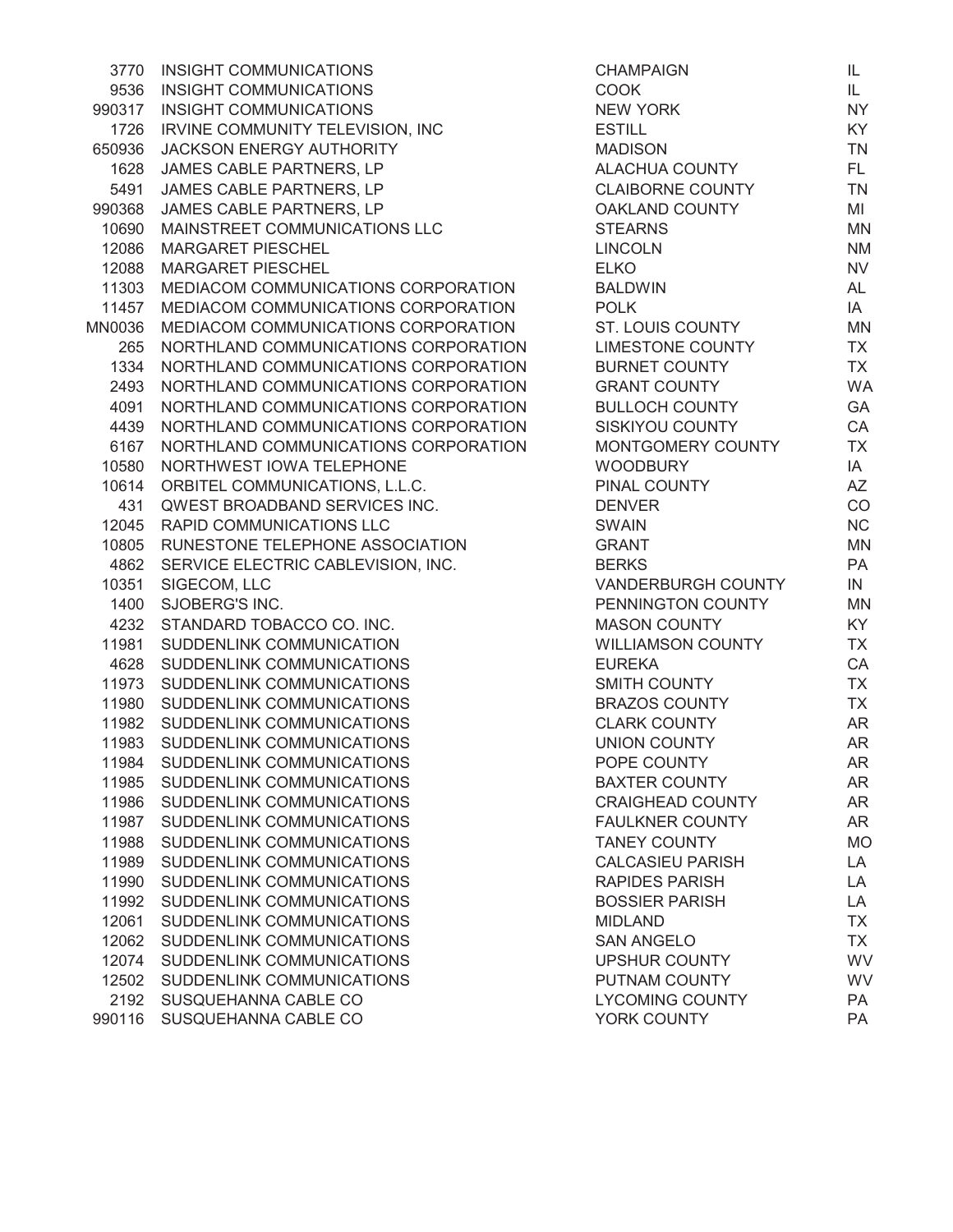| 12024 | TELECOMMUNICATIONS MANAGEMENT, LLC      | <b>PULASKI</b>       | KY.       |
|-------|-----------------------------------------|----------------------|-----------|
| 12025 | TELECOMMUNICATIONS MANAGEMENT, LLC      | <b>HOPKINS</b>       | KY        |
| 12026 | TELECOMMUNICATIONS MANAGEMENT, LLC      | CALLOWAY             | KY        |
| 12033 | TELECOMMUNICATIONS MANAGEMENT, LLC      | <b>FAYETTE</b>       | IL        |
| 12034 | TELECOMMUNICATIONS MANAGEMENT, LLC      | <b>RANDOLPH</b>      | IL.       |
| 12036 | TELECOMMUNICATIONS MANAGEMENT, LLC      | <b>HAYWOOD</b>       | <b>TN</b> |
| 12123 | TELECOMMUNICATIONS MANAGEMENT, LLC      | <b>CHRISTIAN</b>     | KY        |
| 3154  | THE PIONEER TELEPHONE ASSOCIATION, INC. | <b>GRANT</b>         | <b>KS</b> |
| 324   | TIME WARNER CABLE                       | <b>IMPERIAL</b>      | CA        |
| 347   | TIME WARNER CABLE                       | <b>YUMA</b>          | <b>AZ</b> |
| 461   | TIME WARNER CABLE                       | <b>LEFLORE</b>       | <b>MS</b> |
| 565   | TIME WARNER CABLE                       | <b>SAN BERNADINO</b> | CA        |
| 611   | TIME WARNER CABLE                       | <b>SCOTLAND</b>      | <b>NC</b> |
| 634   | TIME WARNER CABLE                       | <b>CHENANGO</b>      | NY        |
| 735   | TIME WARNER CABLE                       | <b>CAYUGA</b>        | NY        |
| 789   | TIME WARNER CABLE                       | <b>SEWARD</b>        | <b>KS</b> |
| 944   | TIME WARNER CABLE                       | <b>KENNEBEC</b>      | ME        |
| 1105  | TIME WARNER CABLE                       | <b>FRANKLIN</b>      | NY        |
| 1108  | TIME WARNER CABLE                       | <b>BERKSHIRE</b>     | MA        |
| 1387  | TIME WARNER CABLE                       | <b>SURRY</b>         | <b>NC</b> |
| 1491  | <b>TIME WARNER CABLE</b>                | <b>RIVERSIDE</b>     | CA        |
| 1493  | TIME WARNER CABLE                       | <b>LOS ANGELES</b>   | CA        |
| 1619  | TIME WARNER CABLE                       | <b>MUSKINGHAM</b>    | OH        |
| 1620  | TIME WARNER CABLE                       | <b>CHAUTAUQUA</b>    | NY        |
| 1625  | TIME WARNER CABLE                       | <b>CHEMUNG</b>       | NY        |
| 1811  | TIME WARNER CABLE                       | <b>ERIE</b>          | <b>NY</b> |
| 1848  | TIME WARNER CABLE                       | NEOSHO COUNTY        | KS        |
| 1849  | TIME WARNER CABLE                       | <b>WARRICK</b>       | IN        |
| 1856  | TIME WARNER CABLE                       | <b>LYON COUNTY</b>   | KS        |
| 1882  | TIME WARNER CABLE                       | <b>SARATOGA</b>      | NY        |
| 2124  | TIME WARNER CABLE                       | <b>ASHTABULA</b>     | OH        |
| 2958  | TIME WARNER CABLE                       | <b>GRAFTON</b>       | <b>NH</b> |
| 3011  | TIME WARNER CABLE                       | <b>TAXWELL</b>       | VA        |
| 3119  | TIME WARNER CABLE                       | <b>DAVIESS</b>       | KY        |
| 3383  | TIME WARNER CABLE                       | <b>ORANGE</b>        | CA        |
| 3772  | TIME WARNER CABLE                       | <b>DUNKIN</b>        | <b>MO</b> |
| 3951  | TIME WARNER CABLE                       | <b>BERKSHIRE</b>     | MA        |
| 4095  | TIME WARNER CABLE                       | <b>HONOLULU</b>      | HI        |
| 4108  | TIME WARNER CABLE                       | <b>KOOTENAI</b>      | ID        |
| 4248  | TIME WARNER CABLE                       | <b>CADDO PARISH</b>  | LA        |
| 4311  | TIME WARNER CABLE                       | <b>LIVINGSTON</b>    | <b>MO</b> |
| 4361  | TIME WARNER CABLE                       | <b>NEW HANOVER</b>   | <b>NC</b> |
| 4678  | TIME WARNER CABLE                       | <b>HORRY</b>         | <b>SC</b> |
| 5474  | TIME WARNER CABLE                       | <b>CARTERET</b>      | <b>NC</b> |
| 5675  | TIME WARNER CABLE                       | <b>BEXAR</b>         | <b>TX</b> |
| 5695  | TIME WARNER CABLE                       | <b>COFFEE</b>        | AL        |
| 5976  | TIME WARNER CABLE                       | <b>GUNNISON</b>      | CO        |
| 6067  | TIME WARNER CABLE                       | <b>CUYAHOGA</b>      | OH        |
| 6329  | TIME WARNER CABLE                       | <b>LOS ANGELES</b>   | CA        |
| 7154  | TIME WARNER CABLE                       | <b>LINCOLN</b>       | МT        |
|       |                                         |                      |           |